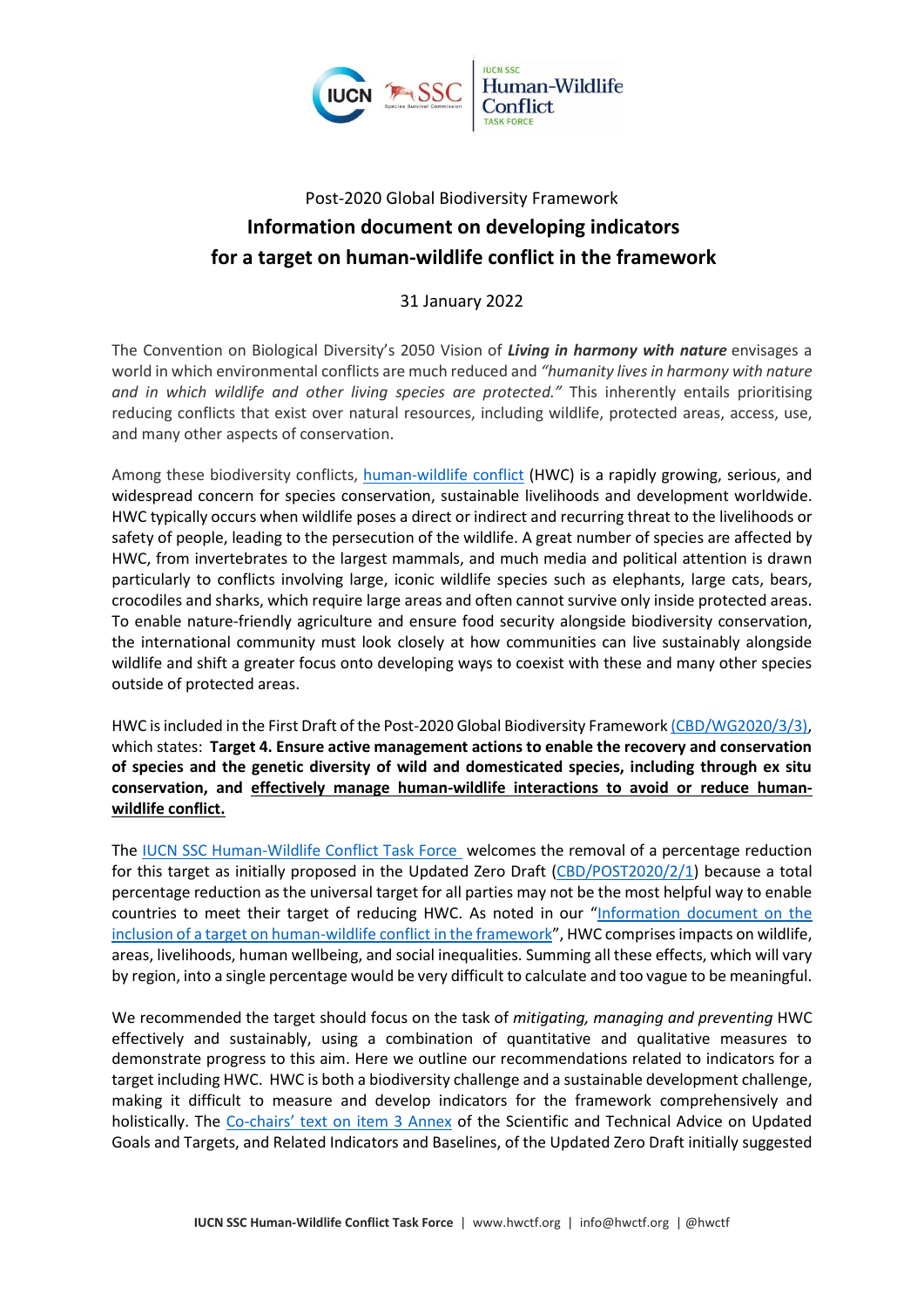

that "human-wildlife conflict, while important, is problematic given the lack of information to establish a baseline and to monitor progress". However, efforts are underway to provide precisely such a baseline and progress monitoring. Methods to measure and monitor HWC certainly exist and have been carried out by many researchers at local, community, regional and sub-national scales. Many individual studies have been carried out which it may be possible to bring together into a collaborative monitoring framework.

## **Five key considerations for developing HWC indicators**

In developing a monitoring approach and indicators, we urge the consideration of the following:

**1) The indicator needs to focus on the long-term aim of human-wildlife conflict resolution, not symptomatic components thereof.** Keeping in mind Goodhart's Law: *when a measure becomes a target, it ceases to be a good measure*, overly focussing on easily noticeable elements of HWC, such as income loss from crop damage or number of animals killed in retaliation does not adequately provide an indication of whether the conflict itself is being managed effectively.

**2) Developing monitoring methods for HWC needs to be a highly participatory, co-designed process involving many stakeholders.** Process is as important as the final method. To improve the approach, ensure it is relevant and applicable, and to create co-ownership and commitment, extensive collaboration and a pathway for ongoing iterative learning about HWC management is essential.

**3) The human, social and the intangible aspects of HWCs are the most important components to measure, as they are closest to the root of the problem**. HWCs are about conflicts between groups of people over the management of wildlife; measuring the social dimensions of conflict, and ability of stakeholders to navigate these is core and essential in measuring HWC.

**4) HWC situations and management capacities are relative and highly variable.** Within and across countries HWCs are managed to very different extents. A universal measurement method would need to be adaptable to large variations in scale (local, regional, national) as well as the uniqueness and biological as well as social complexity of each scenario over time.

**5) Measuring and monitoring HWC can be costly and resource dependent.** Substantial resources and budget allocations will be needed for parties to collect and analyse data. This can be operationally onerous and costly. It is important to consider the practicalities and do a feasibility test on several diverse HWC situations to 'field-test' the method, and co-design cost-effective innovative approaches.

## **Addressing HWC facilitates the enabling conditions of the framework**

The [IUCN SSC Position Statement on the Management of Human-Wildlife Conflict](https://www.hwctf.org/policies) "urges governments, non-governmental organisations, researchers, practitioners, community leaders, environmental agencies, and others to ensure that efforts to manage human-wildlife conflicts are pursued through well-informed, holistic, and collaborative processes that take into account underlying social, cultural and economic contexts". Central to the effective mitigation and prevention of HWC are the Enabling Conditions required for the implementation of the framework, which contribute to the attainment of other societal conditions, as outlined in Paragraph 14 of Section G (page 7) of the